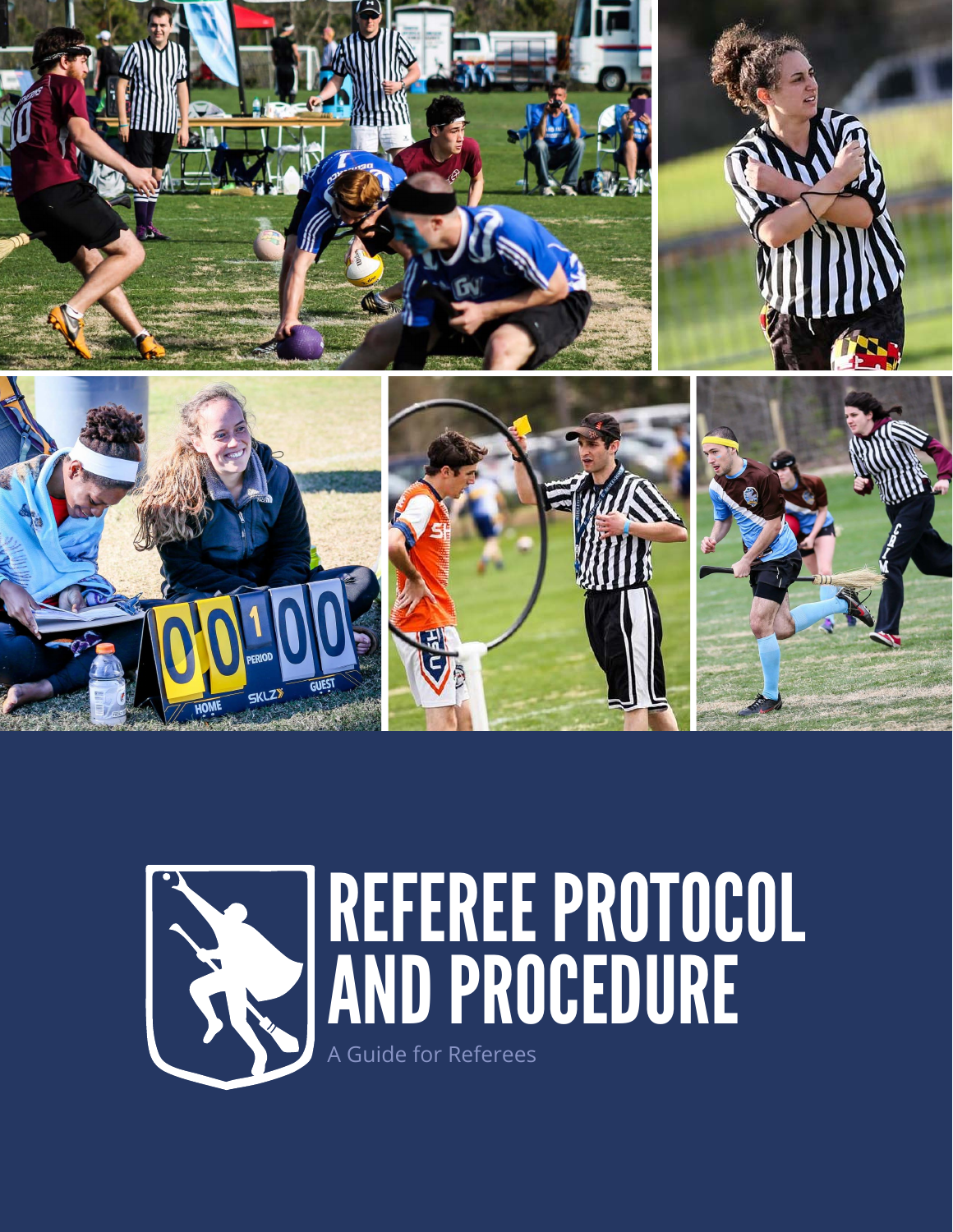## US Quidditch Referees

Referees maintain order and gameplay at events, and are an integral part of the sport of quidditch. It can be a difficult and thankless job, but we do it for the love of the game (and hey, getting paid doesn't hurt).

## **PROGRAM GOALS**

The major goals of the referee program are safety, quality, fairness, and stewardship of the sport. We want players, coaches, spectators, and all others confident that the referees are going to be impartial, knowledgeable, consistently making the right calls, and keeping the game fair and safe for themselves, players, and spectators. In order to become a head referee, you must pass both a written test and a field test. It is critical that you take these tests seriously and we strongly encourage you to study and seek out any resource available to you for improvement.

In order to maintain quality, it's critical to receive and learn from feedback. We strongly encourage all players and referees to fill out feedback forms for the refs with whom they interact—both positive and negative feedback are welcome! As a referee, if you do receive negative feedback, we urge you to seriously reflect on it. Think about which parts of the feedback might be valid and what you can do to improve your skills; then, when you receive positive feedback, you will know you have earned it.

## **COMPENSATION**

Regular season ranked games, regional championships, World Cup, and additional scheduled tournaments require USQ-certified head referees to be paid **\$20 per match**. Make sure you know who is responsible for paying you (generally the TD, but occasionally this duty will fall to the teams), when you will be paid, and in what form.

**Referees are required to accept the \$20**; a head referee is not allowed to volunteer to ref a ranked game.

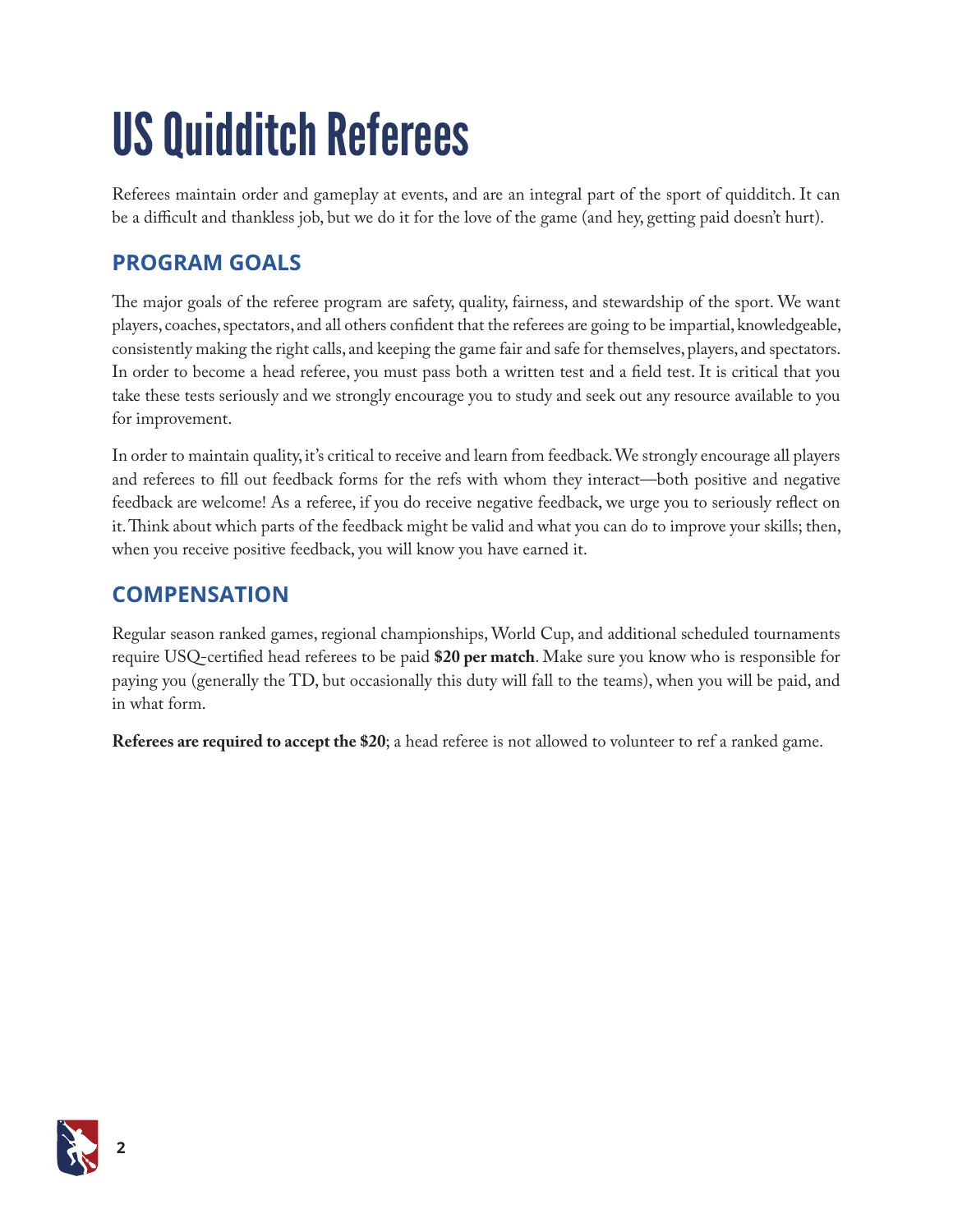## Before the Game

One head referee, one snitch referee, two assistant referee, two goal judges, and a scorekeeper are essential for USQ official games. Work with tournament or event staff to recruit qualified volunteers as necessary.

## **10 MINUTES BEFORE GAME TIME**

All referees should arrive at the playing field with their requisite equipment (preferably with no team or school paraphernalia visible):

- • A referee jersey with even white and black stripes
- Black shorts or pants
- Whistle (the recommended whistle for USQ quidditch matches is the Fox-40; at the very least, a similarly loud and piercing whistle must be utilized)
- Blue, yellow, and red cards
- Bean bag

Recommended additional equipment includes:

- • Coin
- Watch
- • A device, such as a double-sided baseball counter, to keep track of the score

USQ has partnered with Get Official to provide the required equipment to USQ referees at a discounted rate.

Work with tournament staff and the rest of your referee team to confirm that both teams are on the field and in the right place. Make sure you are aware of USQ forfeit procedures in advance.

Meet with your referee team:

- **• Ensure that every referee knows their responsibility**. It is critical to meet with your officiating team before the match and determine their experience level—establish their knowledge of the recognizable signals. Make sure that your assistant referees are comfortable getting your attention during the game and know the best way to do so.
- **• Ensure that all of your referees are easily distinguishable from the participating teams**. Players dressed in similar-color uniforms to game officials can often have trouble differentiating between fellow players and the officials; in such a case, you should find a pinnie for your assistant referees to wear.
- It is good to review complicated rules such as third bludger guarding (7.4.2.6) before games.

Confirm status of equipment; make sure everything is in its proper place, adheres to USQ equipment requirements per Rulebook 8, and is in good working condition.

- Measure the hoops.
	- • The center of each hoop must be **7'8" apart**. Consistency of distances between the hoops on both sides is critical.
	- • Both hoop sets should be equidistant from the midfield line. Event directors are primarily responsible

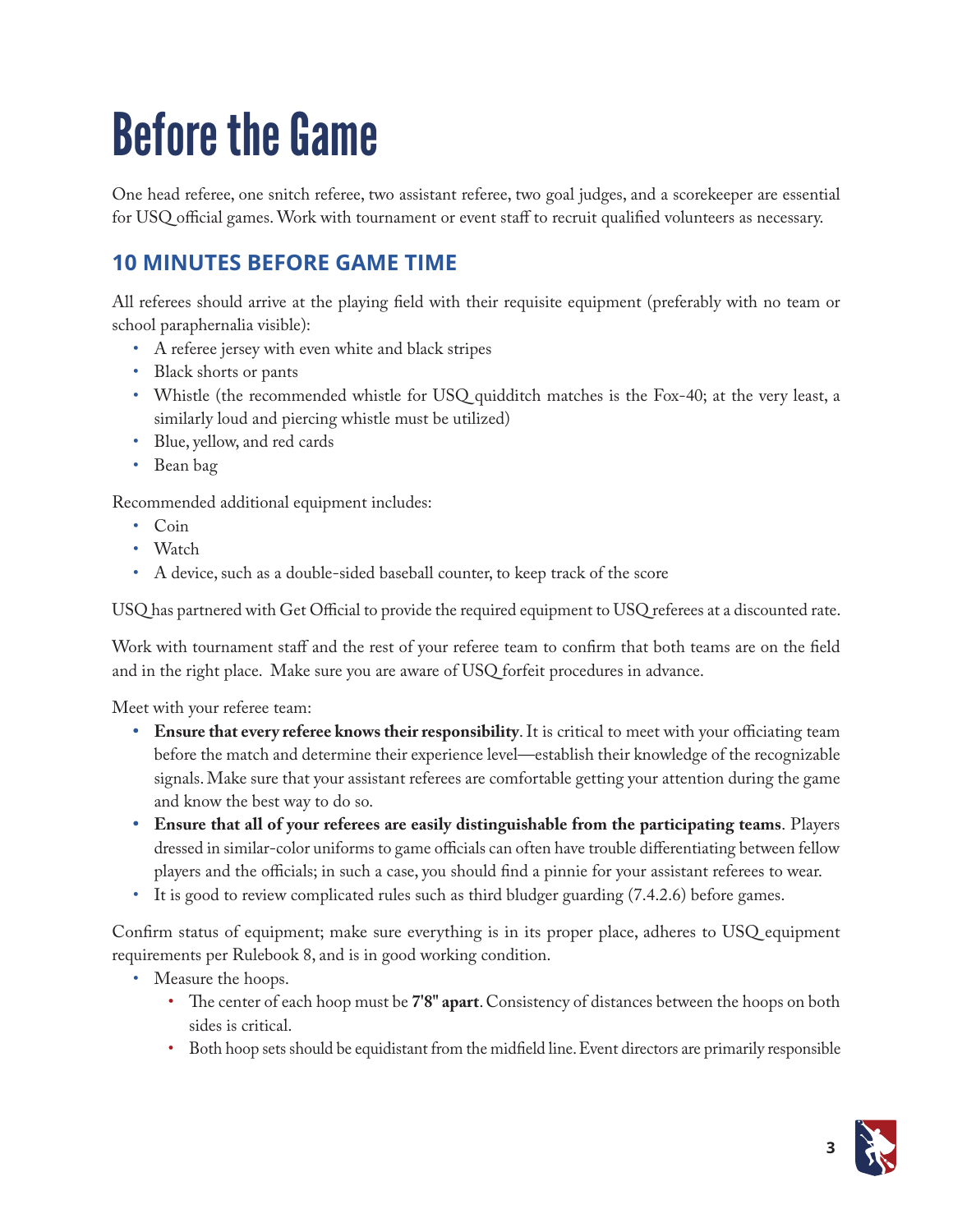for setting up equipment, but you should always inspect your field before the game.

- • Ensure all game balls, as well as replacement balls in case of damage/loss, are accounted for, properly inflated, and properly set up before the game.
- • Work with the tournament director to replace or repair any defective game equipment.

## **5 MINUTES BEFORE GAME TIME**

Perform an equipment check on the players of both teams. You may choose to forego the equipment check for a team if they have received one earlier in the day.

- • All jewelry is strictly prohibited and must be removed before the game starts—no exceptions. If a player has jewelry that cannot be removed, that player cannot participate.
- • If a player is wearing padding, it must pass the following tests:
	- • It must be one inch or less in thickness.
	- When you rap on it with a knuckle, it should not make a knocking sound.
	- • It must bend easily when a minimal amount of force is applied to it.
- Athletic braces are allowed but must generally meet the standards of padding above. A brace may include a hard element, but any hard plastic or metal in a brace must be covered at all times during a game.
- • Visit the USQ website for the full list of equipment policies.

## **2 MINUTES BEFORE GAME TIME**

Call both team captains to the center of the pitch.

- Point out unique characteristics of playing field, terrain, and boundaries.
- • Invite questions, and make sure to inform each team of the questions asked by the other; it is important that everyone is on the same page.
- • Discuss any potential snitch spectacles.
- • Ask the captains if there is anything else you need to be aware of, such as ambiguity with respect to the "four maximum gender rule."

Toss the coin to determine each team's defensive end. The team with the lower rank makes the call; if this ranking is unknown or if the rankings are tied, the team that has traveled the farthest calls the coin toss.

Tell teams how much time they have to complete the rest of their pre-game procedures—most likely they have one minute or so until "Brooms Up."

Shake hands!

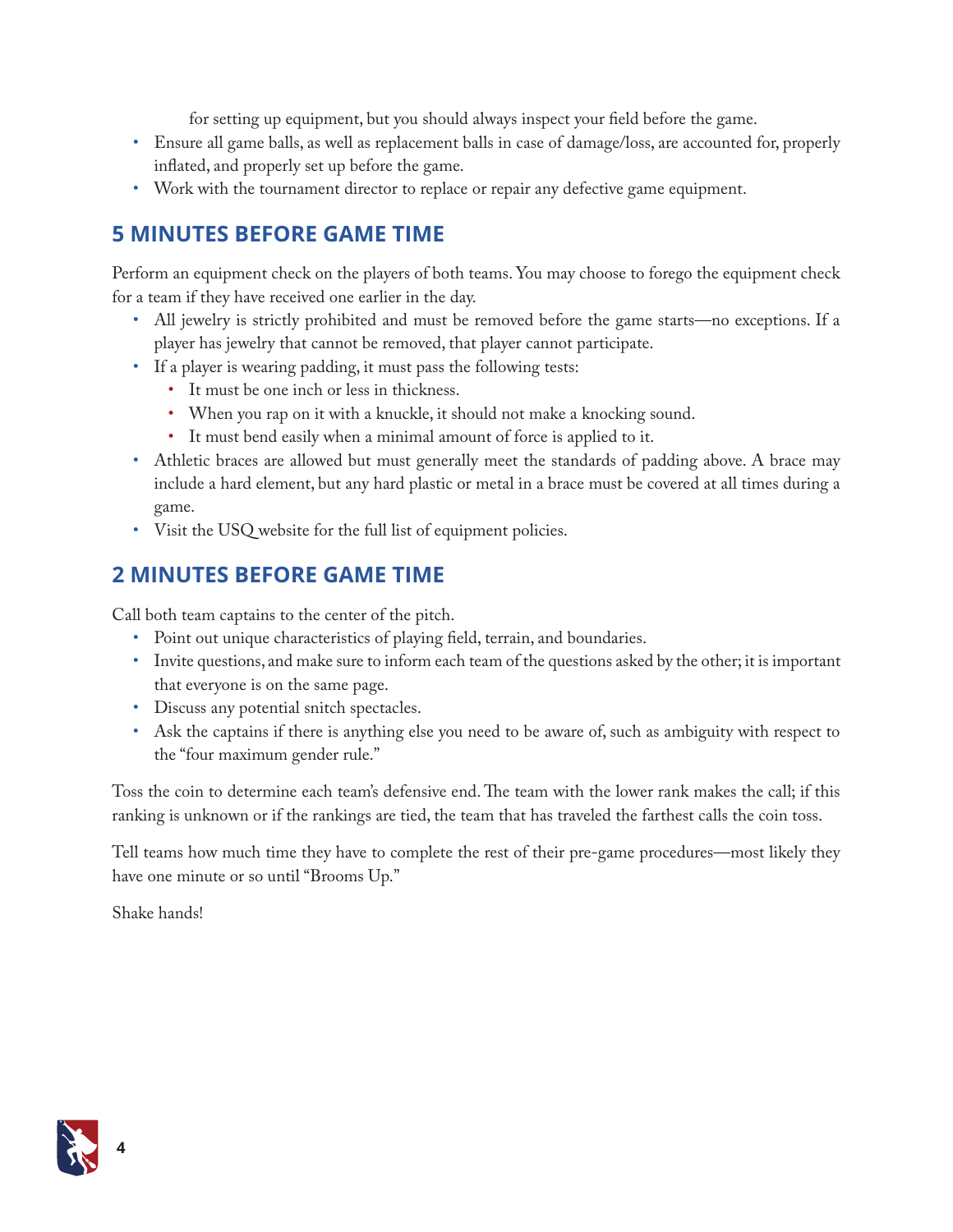## Game Start

Make sure that spectators are located outside the hard boundary lines and warn them of the physicality of quidditch and the possibility of balls flying in their direction.

Encourage captains to position their teams a few seconds before scheduled game time, unless directed otherwise by the event director.

**During brooms down**, verify that all players are located behind the starting line and that they remain stationary.

Direct the start of the game by utilizing the follow script:

"[Away Team], are you ready?!" After an affirmative answer—"[Home Team], are you ready?!" "Brooms down." Once all players for both teams have complied, state "The snitch is loose." When the snitch has left the player area, call "Ready," wait a few seconds, and call "Brooms up!"

**During brooms up and the initial rush**, watch closely for illegal or excessively dangerous play. This part of the game can inspire some of the most dangerous play of the match, and penalties should be called accordingly.

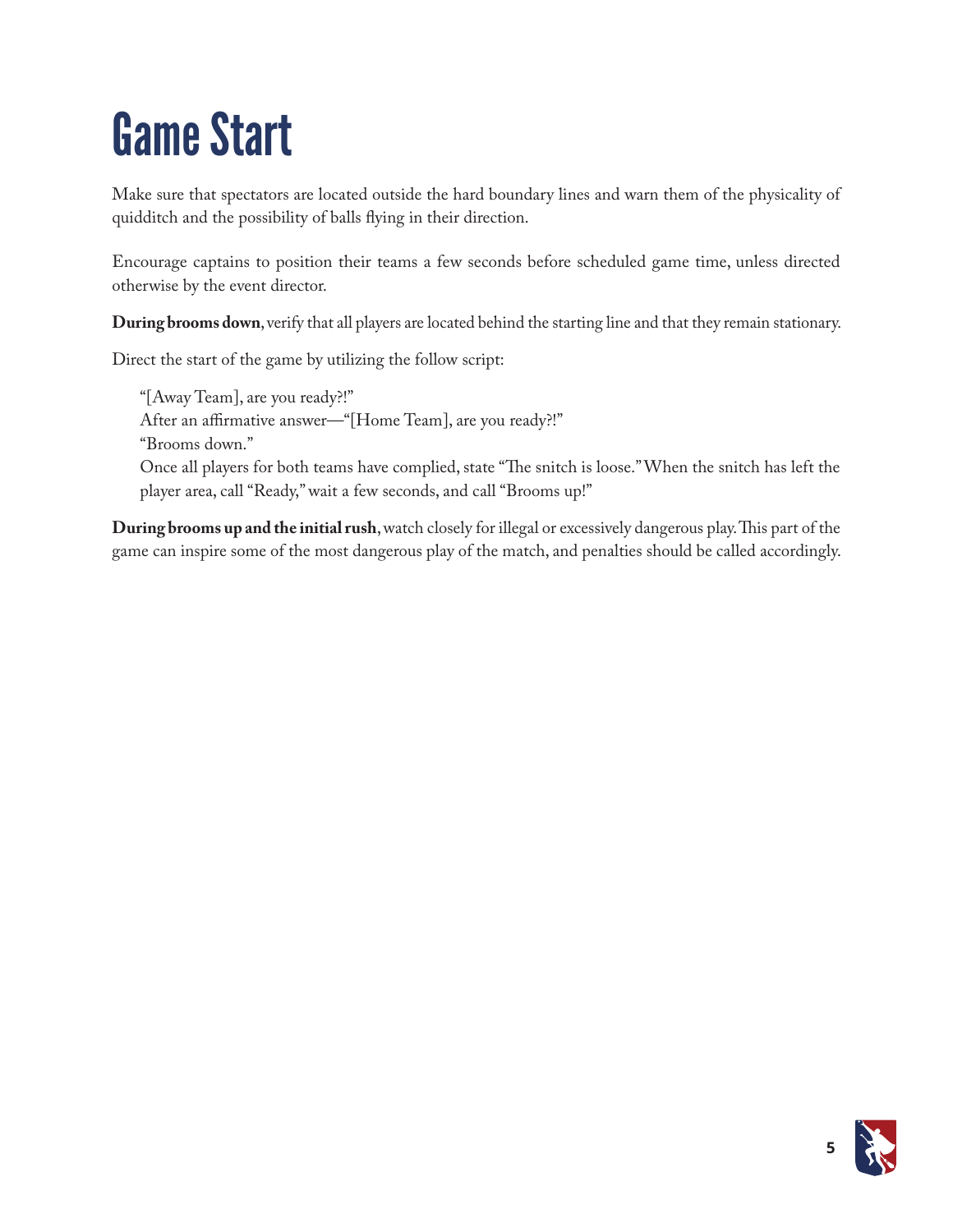# Responsibilities During the Game

## **HEAD REFEREE**

### POSITIONING

The head referee should position themselves behind and just to one side of quaffle action.

- • The head referee's primary goal is to at all times establish the best angle from which to view the quaffle, the quaffle-carrier, and any players interacting with the quaffle-carrier. The head referee should do so without hindering gameplay in any way.
- • If a dogpile situation occurs, the head referee should approach the action in order to watch for illegal activity.

### **RESPONSIBILITIES**

#### *QUAFFLE PLAY*

The head referee is responsible for all actions associated with quaffle play. If there is no chance of an immediately impending play on the quaffle, the head ref can take that time to observe other players, but they are still always responsible first and foremost for the quaffle.

These quaffle actions include, but are not limited to:

- Physical contact with the quaffle-carrier
- Beats on the quaffle-carrier, including natural motion on releases during beats
- • Goals
	- The head referee should be positioned at an angle in order to make accurate calls on most goal attempts. Goal judges are present to help in the event that you do lose your angle on the goal.

Throughout the game, the head referee should communicate clearly by using the hand signals and by projecting their voice so that all players, officials, announcers. and fans are aware of all calls.

- • Keep your eyes out for calls made by the assistant referees; they should attempt to get your attention by raising a hand, or another previously agreed upon method.
	- When appropriate, stop play.
	- • Listen to what the other official has to say, and make calls accordingly.

#### *STOPPAGE OF PLAY*

The head referee is in charge of all stoppages of play except for the snitch catch. The head referee's command of the game stems from their privilege and responsibility to stop play when necessary.

**Blow the whistle with repeated short blasts to stop play**. If players don't stop, move them back to where they were positioned when play was stopped; use your assistant referees to help. All movement should cease before you administer any penalties.

Reasons for stoppage of play include, but are not limited to:

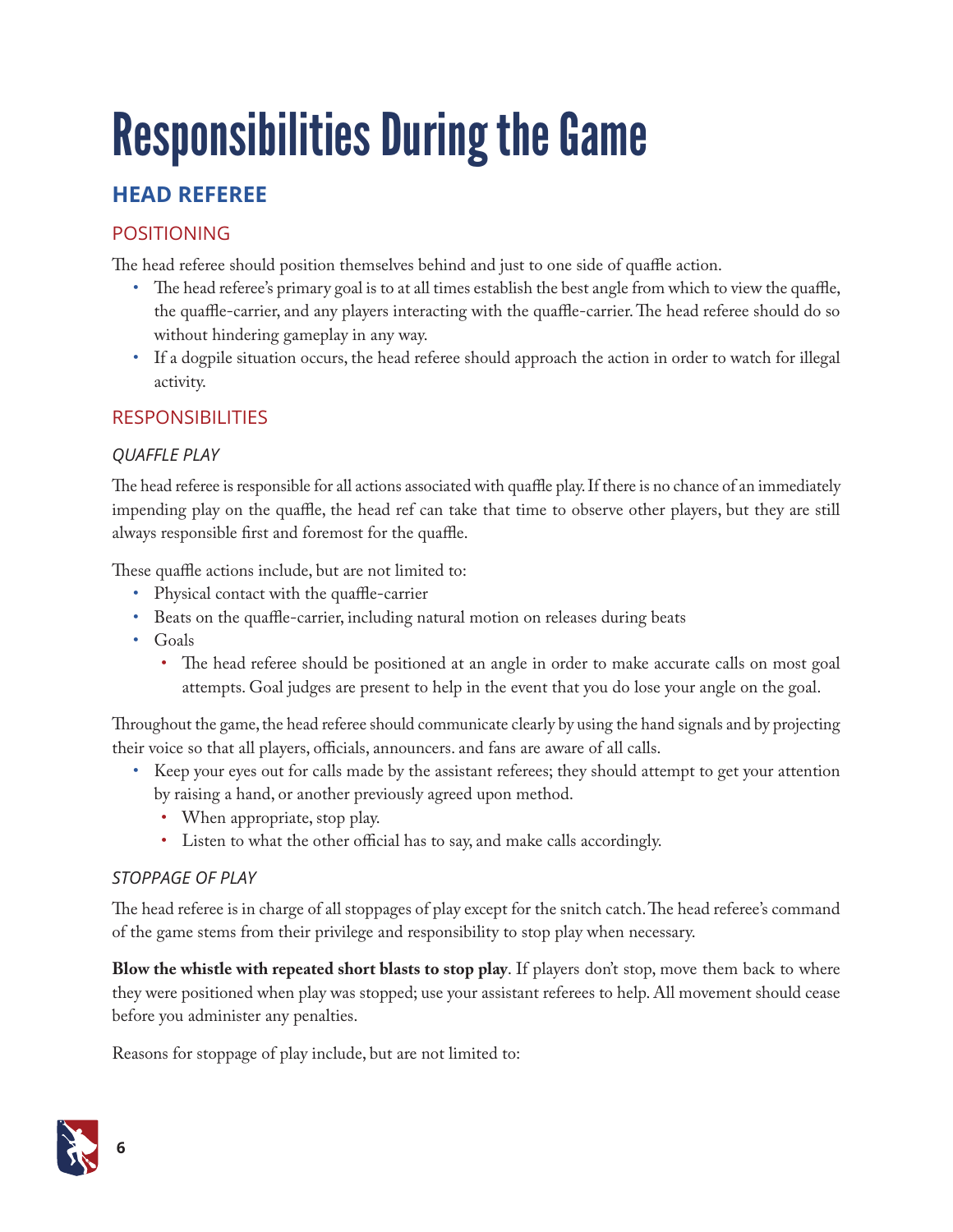- • Yellow, red, or blue card penalties
- Quaffle presence in spectator area or on dangerous terrain
- Injury
- • External game interference

In many of the above situations, including injuries, the head referee should wait to blow the whistle until the play in which the quaffle is currently being utilized ends.

- • This is called **advantage**, and is a call that the head referee must be very comfortable making.
- • Advantage should not be called if it benefits the fouled team.
- • For more information on calling advantage, please review this guide.

**After a goal is scored, restart play** with one short blast as soon as the previously defending keeper has possession. Indicate a goal scored with one long blast on the whistle and the "good goal" signal (extend both your arms vertically and perpendicular to the ground).

• Check the scoreboard to verify that the accurate score is represented. If there is no scoreboard, announce the score.

**After a snitch catch**, confirm the validity of the catch with the snitch referee and all other officials. Once confirmed, indicate the end of regulation by blowing the whistle for three long blasts. Only end the game after you are positive that the game is indeed over.

## **ASSISTANT REFEREE**

#### POSITIONING

#### *WITH TWO ASSISTANT REFEREES*

Remain on opposite sides of the pitch along the opposite quadrant diagonal (opposite sides of the pitch in quadrants diagonally across from each other). If all beater play has moved to one end of the pitch, cheat up closer to where the bludgers are.

#### *WITH THREE ASSISTANT REFEREES*

This positioning is similar to that with two assistant referees, except two referees are positioned on the same side of the field so that they will not need to move up and down the field as much. One of those referees will become the snitch referee once the snitch has entered the playing field.

#### RESPONSIBILITIES

#### *BLUDGER ACTIVITY*

Enforce bludger hits on opposing players by yelling "beat!" and physically indicating the player if necessary by pointing or tapping them on the shoulder if necessary.

- • Repeat or rephrase if necessary (i.e. "Beat! Number nine! Drop it! Back to hoops!"). Don't be afraid to be loud when you call bludger hits; players will not often hear you in the heat of the action.
- If there is a near miss on a beat, you can yell "safe."

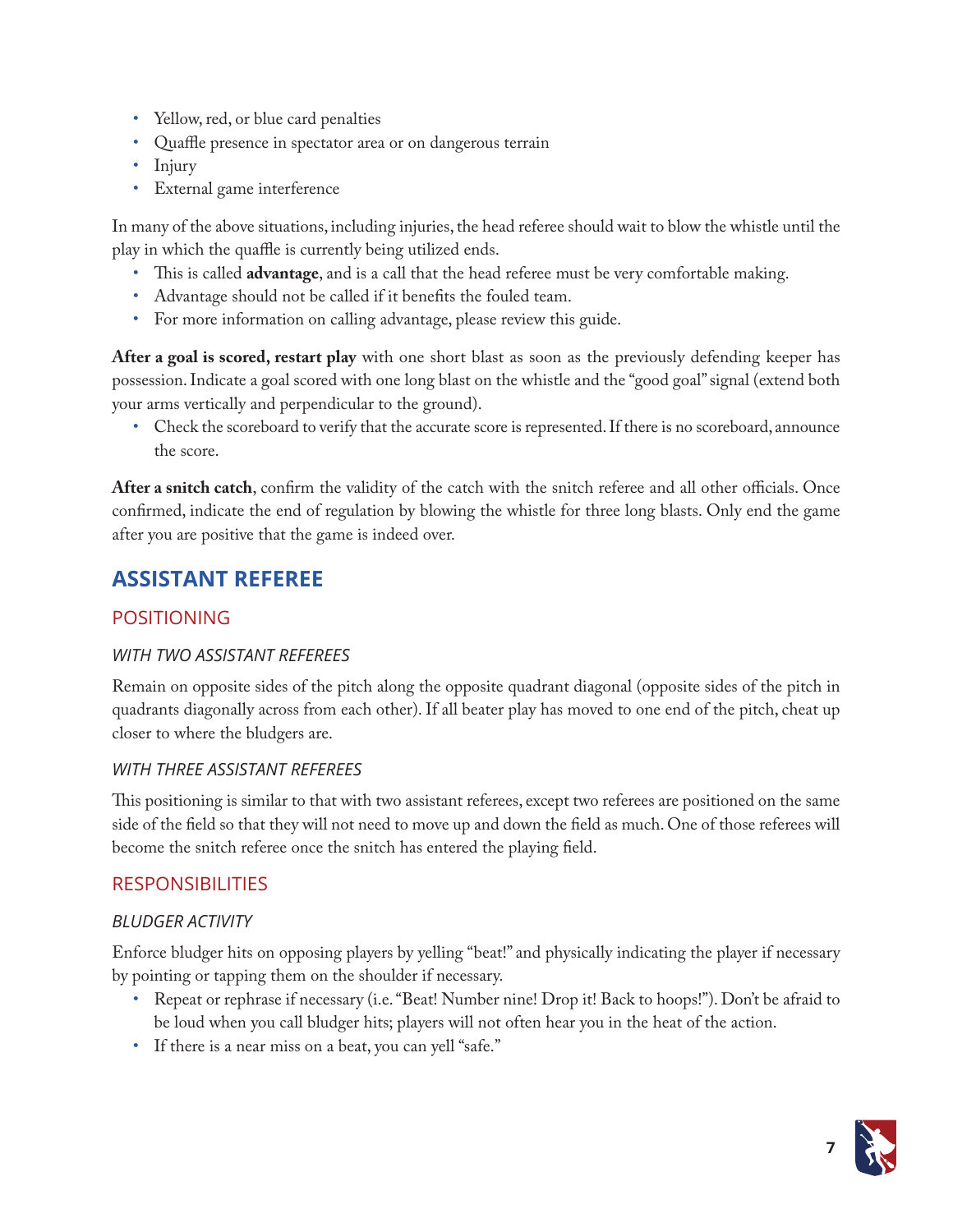#### *ASSISTANCE IN MONITORING GAMEPLAY*

Enforce calls on plays in your jurisdiction. This includes, but is not limited to:

- Making illegal physical contact
- Guarding the third bludger
- Dismounting from the broom

Send the player back to hoops if you witness any infraction.

- • If play should be stopped for any reason (yellow card or injury, for example), raise one hand in the air.
- • If you are having difficulty getting the head referee's attention, you can yell the head referee's name or enlist a fellow assistant referee's help. If it's an important call that needs to stop play immediately, you can leave your position and approach the head referee to explain.

#### *ASSISTANCE IN FIELD MANAGEMENT*

- • Before brooms up, stand at the starting line to make sure players are properly positioned relative to the line. Watch for false starts.
- • Ensure that players do not move while play is stopped, and assist the head referee in readjusting their positions if they try.

## **SNITCH REFEREE**

#### POSITIONING

When the snitch returns to the pitch, the snitch referee should never be closer than the closest seeker. The snitch referee should do their best to remain behind the snitch runner at all times so that they have a clear view of the snitch tail. The snitch referee should be ready to move! Most snitches are very fast and will run constantly; snitch referees are expected to keep up with them, as well as the seekers.

#### **RESPONSIBILITIES**

#### *SEEKER ACTIVITY*

The snitch referee must monitor and regulate interaction between the snitch and the seekers, including but not limited to:

- • Monitor and penalize illegal physical contact between seekers or between a seeker and the snitch runner. Notify the head referee of any infractions worthy of penalty cards or play stoppages.
- • Call beats on the seekers and call beats on the beaters who are attacking the seekers.
- Warn the snitch runner when the snitch runner is ignoring the seekers' or spectators' safety or is giving an advantage to one team.
- • Make a confident call when the snitch runner is down and count the three second head-start for the snitch runner. Project and speak clearly so that all players, referees, and interested spectators can hear.

#### *THE SNITCH CATCH*

When the snitch is caught blow two short whistle blasts immediately.

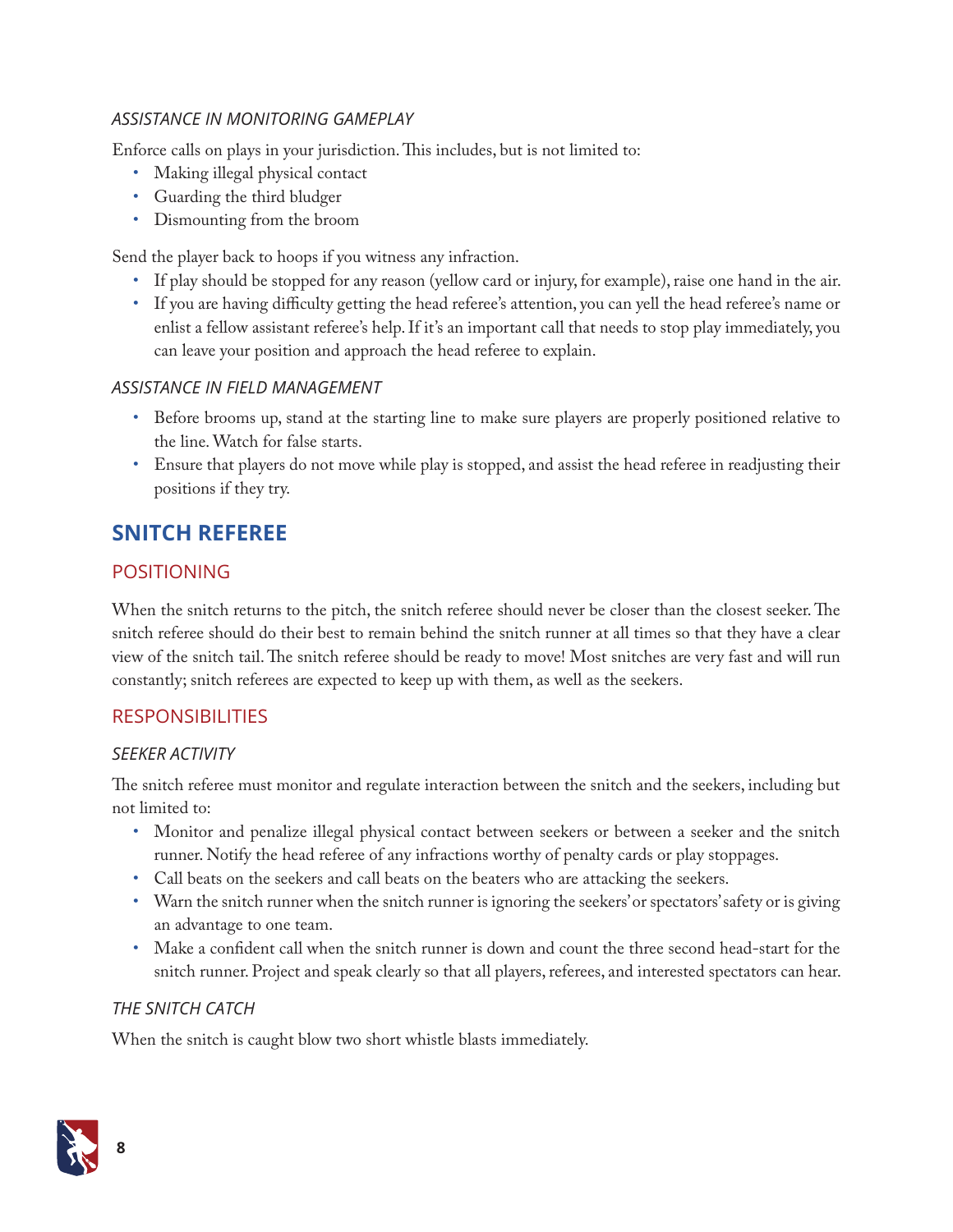- • **If the catch is valid**, give two big ol' thumbs up so the head referee can see and immediately blow their whistle to end the game.
- • **If the catch is in contention**, bring the referee crew together and consolidate your information to determine the validity of the catch.
- If you are positive that the catch is invalid, then do not issue two whistle blasts—quaffle play does not need to stop while you reset the snitch.

#### *ASSIST IN MONITORING GAMEPLAY*

Monitor the opening rush for fouls, including illegal physical contact and illegal touching.

- • Draw the attention of the head referee when you observe something that requires a stoppage in play (including escalating contact/retaliation) by raising one hand into the air. Quickly explain what happened, as well as the applicable penalty and why you believe it is appropriate.
- • If you are having difficulty getting the head referee's attention, you can yell the head referee's name or enlist a fellow assistant referee's help. If it is an important call for which play should be immediately halted, you can leave your position and approach the head referee to tell them the issue.

## **GOAL JUDGE**

#### POSITIONING

Stand about six (6) yards behind the hoops, halfway between the hoops and the back of the pitch. Only one goal judge is allowed on each side of the field to avoid distractions and contradictory calls.

• If play enters that area, try to move directly backwards. If possible, do not move except when play come towards you; your best view is usually from behind the center hoop.

#### **RESPONSIBILITIES**

#### *GOALS*

Confirm goals scored and shots missed, and make a signal every time the quaffle comes near the hoops. Give a big, confident "good" or "no good" signal on whether the quaffle went through so that the head referee can see. Hold the signal until you've received confirmation.

- • The "good" signal is made by raising both arms vertically into the air, above the head and perpendicular to the ground.
- • The "no good" signal is made by raising both arms to shoulder height, parallel to the ground.
- • If you could not see whether or not the goal was good, defer the call by pointing straight to the head ref. Do not shrug or appear indecisive.

#### *KEEPER AREA MAINTENANCE*

- • When the head referee confirms a goal and the scored quaffle leaves a pitch, the goal referee can and should **retrieve the quaffle** and deliver it to the keeper.
- • **Fix the hoops** when quaffle play moves out of the area, even if they appear only slightly tilted.

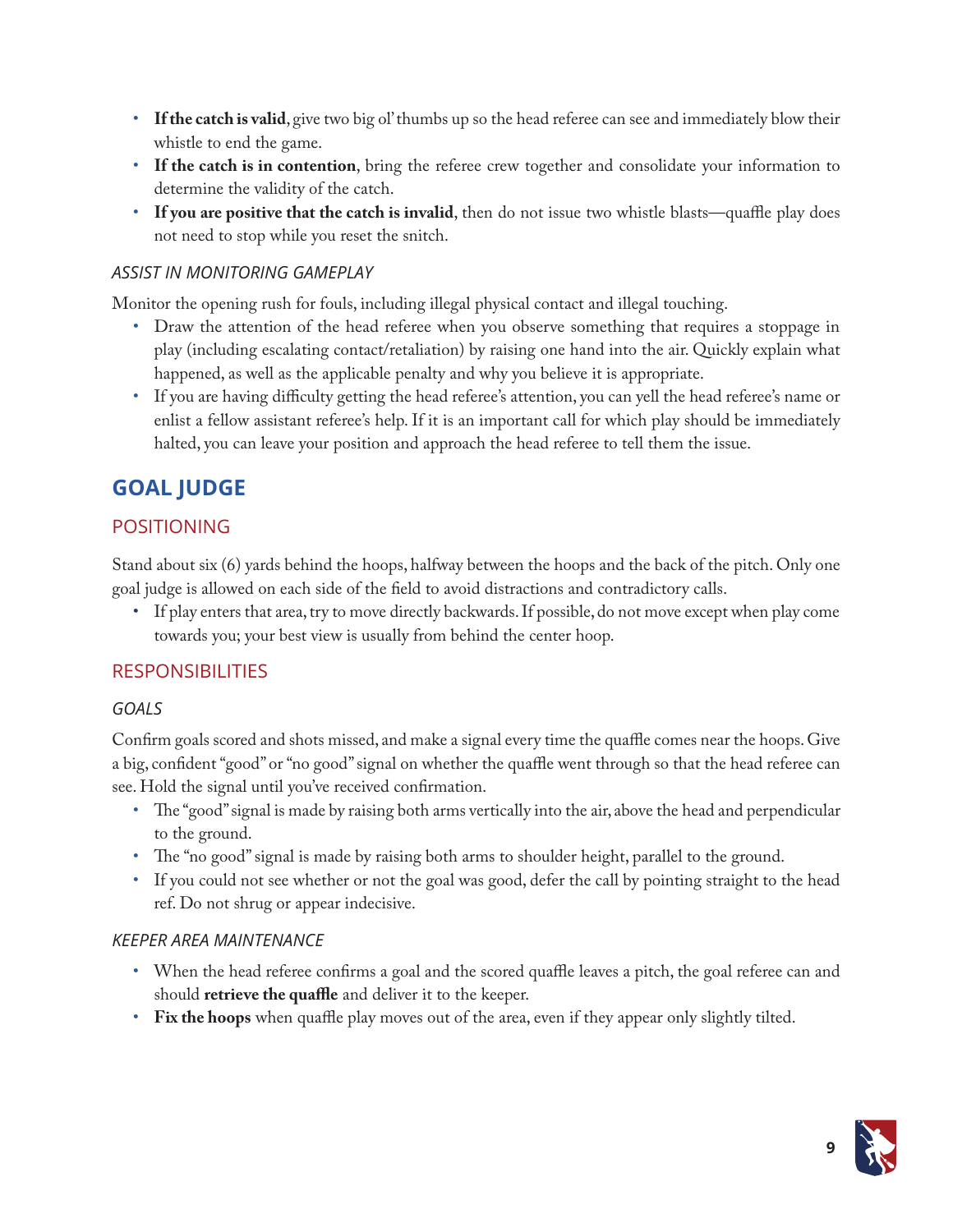#### *ASSIST IN MONITORING OF GAMEPLAY*

Verbally warn players to touch the hoops properly if they are not doing so. If there is blatant cheating, do what you can to encourage the player to follow the correct procedure by identifying them by name or number. If the player persists, alert the head referee during a stoppage of play.

### **SCOREKEEPER**

#### POSITIONING

The scorekeeper should remain at the score table throughout the duration of gameplay.

#### RESPONSIBILITIES

#### *CLOCK TIMER*

The scorekeeper is responsible for managing the official game time.

- Start the game clock timer when "Brooms Up!" is called.
- • **Stop the game clock timer** whenever the referee blows two short whistle blasts indicating stoppage of play. **Restart the game clock timer** when the referee blows one short whistle blast indicating restart of play.
	- Neither a goal scored nor the restart of quaffle play after a goal affect the game clock.
- • Keep the head referee updated on game time.
- • **Inform the snitch and seekers** when the 17 minute mark is approaching. **Release the snitch** at 17 minutes, and **release the seekers** at 18 minutes.
- • Stop the game clock timer at the end of the game and record the time of regulation, overtime, and sudden death.

#### *SCORE*

Keep track of score tallies on the score sheet after confirmed by the head referee (one long whistle blast and the "good goal" signal) and immediately update the visible scoreboard so the current score is visible to both teams.

- • Even if the tournament doesn't have pre-prepared scoresheets, make sure scores are written down and submitted to headquarters. The USQ-recommended scorecards are located on the website.
- • Ensure the visible scoreboard and official scorecard match.
- • Be prepared to report the score to announcers and referees at any time.

#### *COMMUNICATION*

Inform the field (especially the seekers) when the snitch runner checks in at the 17 minute mark and be prepared to announce seeker release at the 18 minute mark.

Inform the field (especially captains/coaches) when there are three minutes left and one minute left in the first overtime, and as many times as convenient.

Confirm the final score with the head referee and other field staff after the game has ended.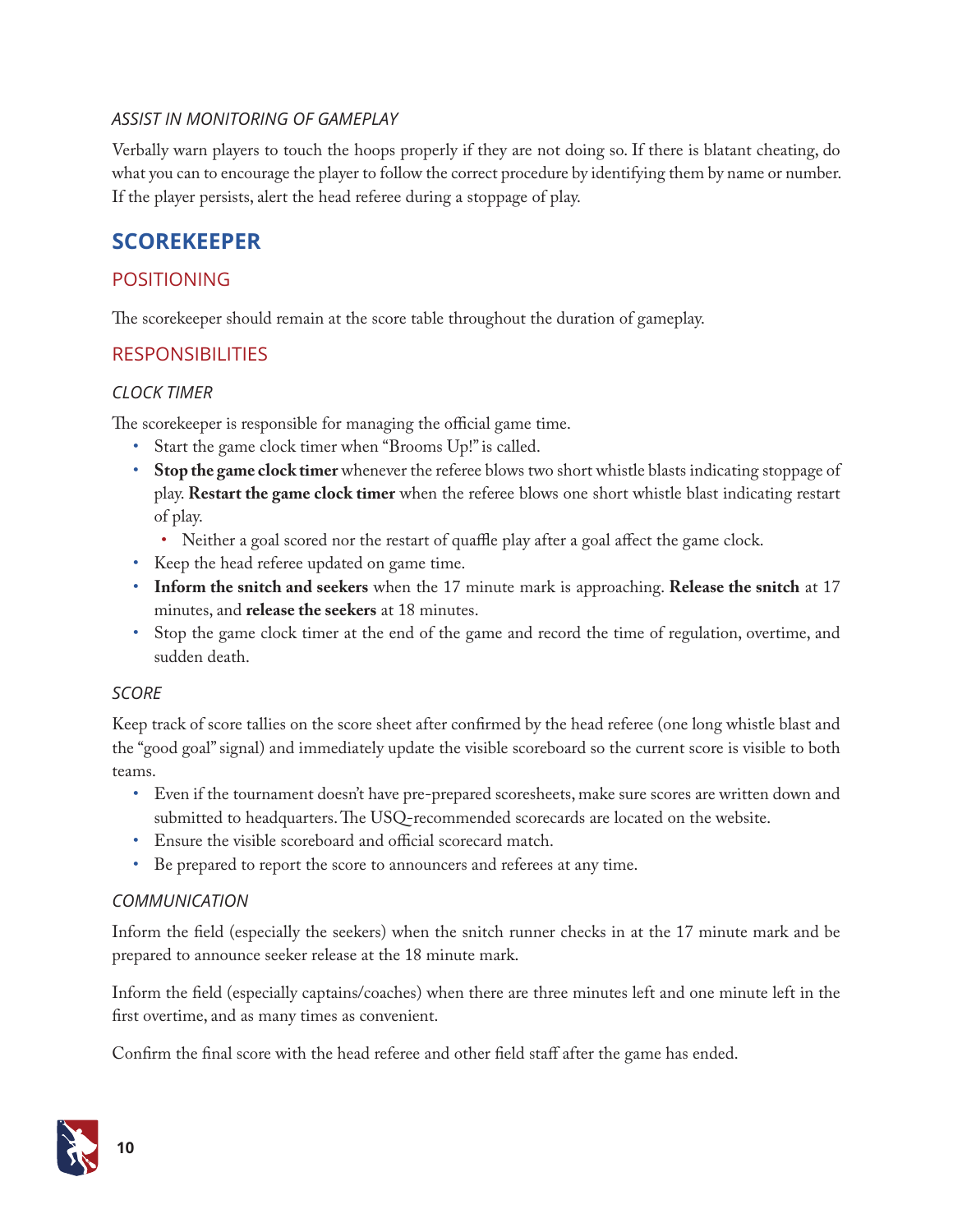#### **Report the score to the appropriate tournament staff member and turn in the score sheet.**

In certain tournaments, if resources allow it, the tournament staff may ask scorekeepers to keep track of certain statistics, such as who scores each goal. Write down the name or number of the individual accomplishing each stat requested.

#### *YELLOW CARDS AND RED CARDS*

Look at the time indicated on the game clock timer when play is stopped for a **yellow or red card card penalty**.

- • For yellow card penalties, release the player after one minute or when the opposing team scores, whichever occurs first.
- • For red card penalties, release the substituted player after two minutes.

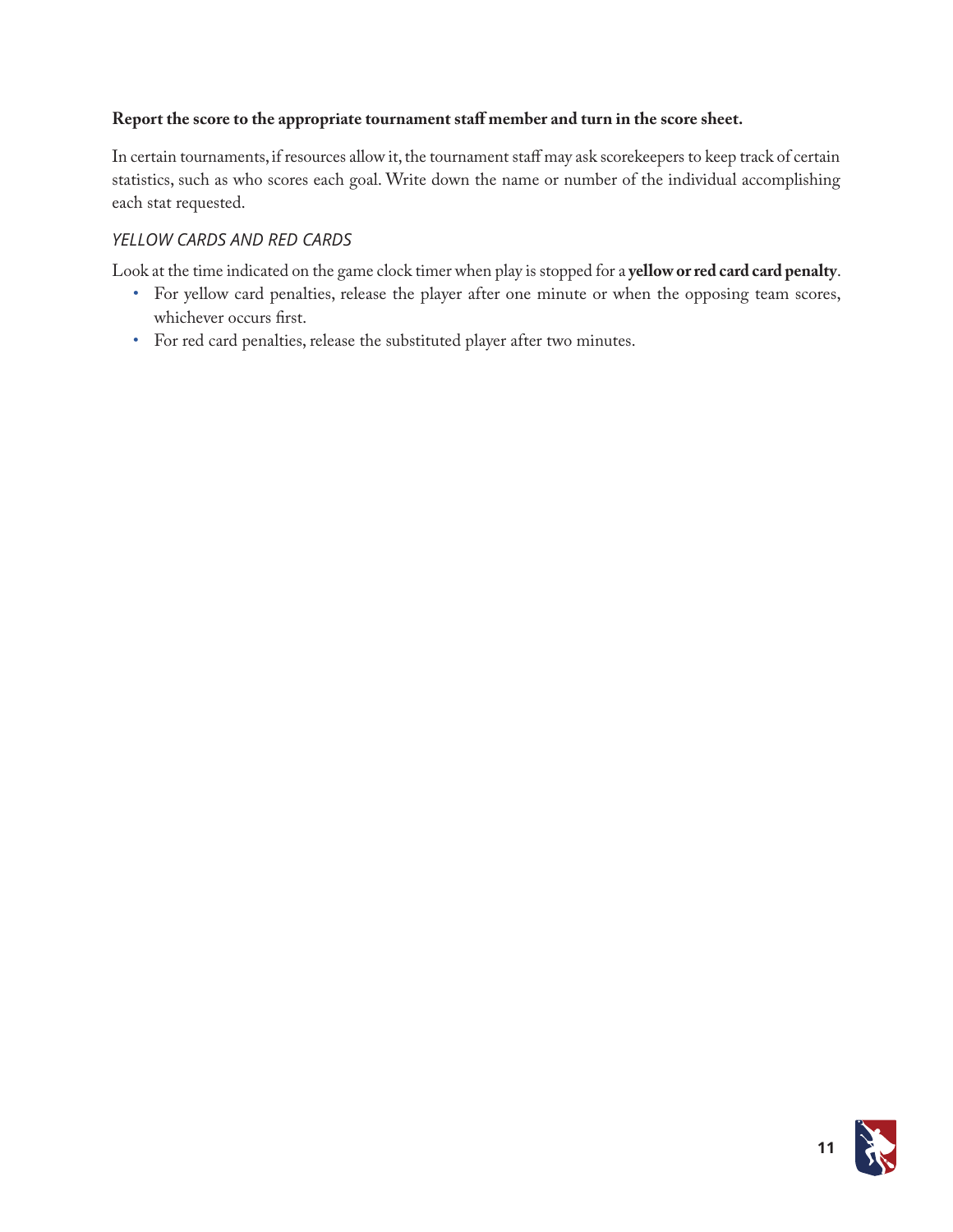## Important Reminders

**Safety is paramount**. In the end, none of the referee responsibilities are more important than preventing serious injury. For this reason, there is flexibility in the rules so that officials may make judgement calls against unnecessarily violent and reckless play. Keep players safe.

**Move!** The easiest way to lapse into poor officiating, including failing your field test, is to stand still. Continuously move in order to place yourself in the best viewing position. Always look for the best angle.

**Exhaustion is not an excuse for poor officiating.** If you are playing on a team in a tournament and do not think you will be able to successfully play and officiate, make the decision before the tournament not to sign up as a referee.

**Keep stoppage of play brief.** Call a penalty with the requisite explanation "yellow card, back contact!" perform the hand signal, and send the offending player to the box. Never let anyone argue with you while play is stopped; restart play and let them talk to you from the sideline as you watch play, if they need further explanation. If you have to explain a call, do it fast!

**Be ready for anything.** Don't let a fast shot or a surprising foul take you aback; expect to have to make a call at any moment, and make it confidently.

**Respect players and they will respect you.** Acknowledge that a player's objection was heard, but do not agree or disagree. Players on the bench are never allowed to enter the field space, even if to discuss something with the referees.

**Injury as an advantage call.** Injuries create complicated officiating situations, generally requiring a judgement call. If a player is on the ground, but they are not hampering game play and it does not seem to be a serious injury, let the play finish. If you see blood, a head or neck injury, or another injury that requires immediate attention, you should stop play immediately. Injuries often become apparent out-of-sight of the head referee; you will hear "injury!" calls from your assistants and other players, but you must always remain cognizant of quaffle play.

**Establish command of the field.** Utilize a variety of strategies, including maintaining your confidence and clear communication, in order to gain respect and understanding from players.

- • Blow the whistle using the correct whistle calls (two short blasts to stop play, a long blast for a goal, a short blast to resume play), and remember that you can never blow the whistle too loudly.
- Do not let players move when play is stopped.
- • If you have to defer a call to another referee, do so without hesitation. Quickly jog to your fellow referee to discuss the play, and announce the call as quickly and as confidently as possible.

**Your referees are your team**. If a referee makes a bad call, talk to them quickly, and try to give them the power to reverse the call. If you are a goal judge or assistant referee, do not be afraid to speak your mind to the head referee. Review this guide to learn more about reversing calls.

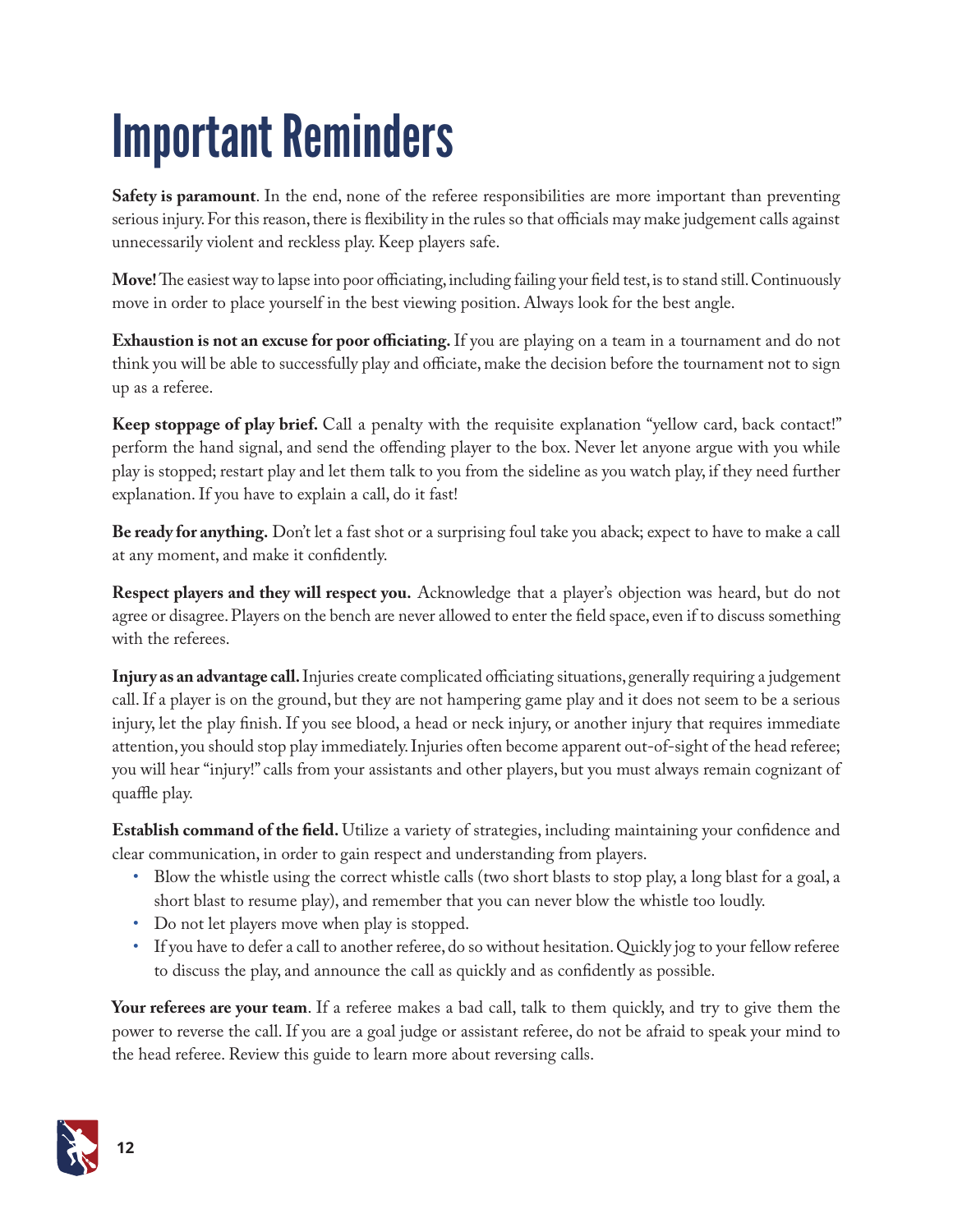## **Resources**

See our website for comprehensive referee resources, including evaluation forms and certification information:

**http://www.usquidditch.org/get-involved/referee-resources**